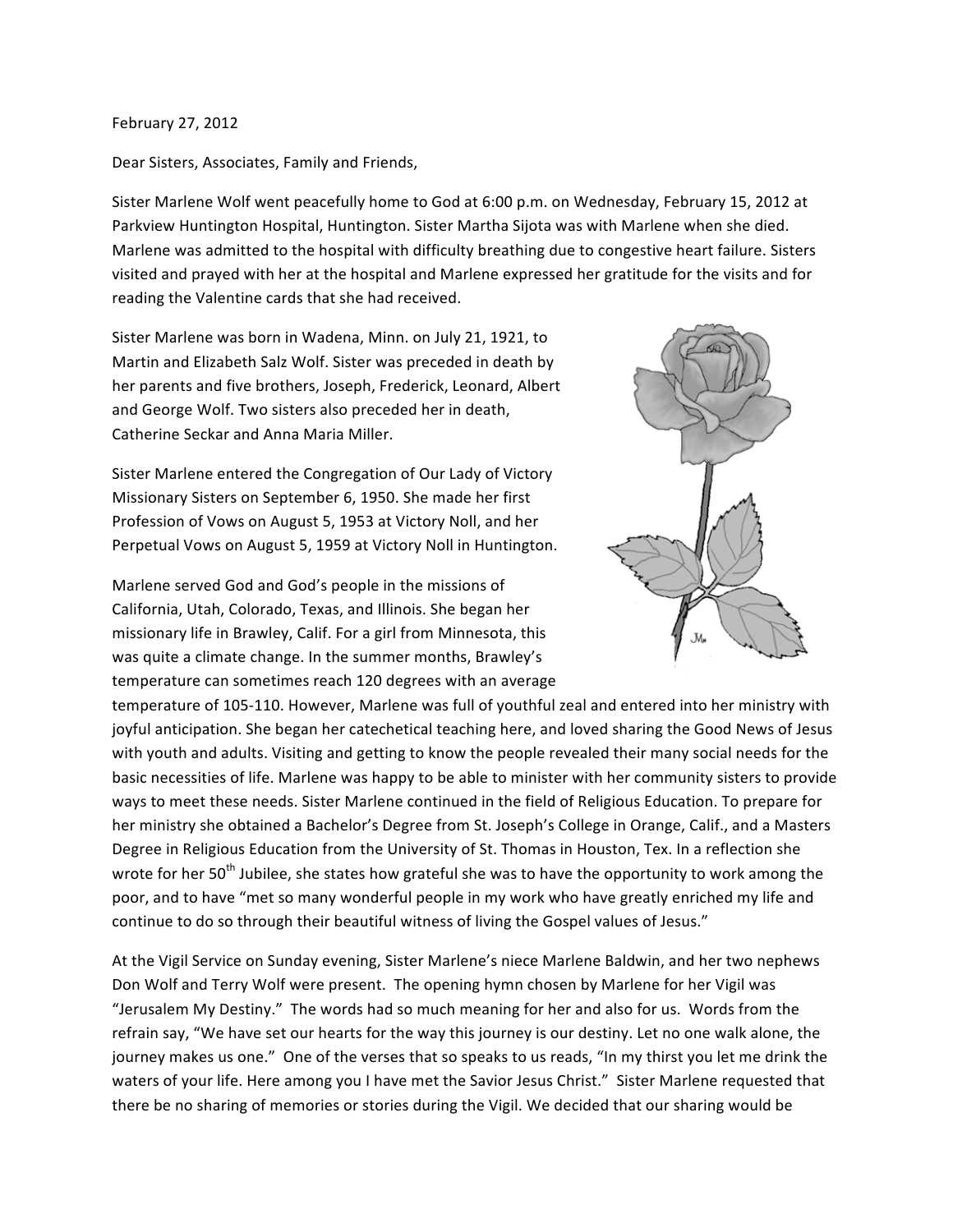informal after the Vigil at the tables during refreshments. The family spoke at table about the time they invited Marlene to visit Italy with them. She had such a wonderful time, and was such a trooper. Her nephew Don wheeled her in a wheelchair and she did not want to miss a thing. She spoke of this wonderful experience for many years.

Sister Ginger wrote, " My memories of Marlene, Aunt Florence, are many and stretch back my entire life within the Community." She met Marlene at the Tremont house when inquiring about joining the Community. In her first years Marlene was always there when Ginger needed a listening ear. They walked together around Salome Lake and shared their Joys and concerns. Ginger states, "It was the foundation on which we built the lasting friendship that would carry me through my first 25 years of living as a Victory Noll Sister." Marlene loved the mountains and the year when both she and Ginger lived in Denver, they would drive up into Tetons when they both had time to be away for an afternoon. Marlene had an opportunity to see them once again when she went to Wyoming with Ginger and her family. They drove up to Jackson to see the beautiful Tetons and the Rocky Mountains of Wyoming. Marlene always wanted to visit the Holy Land. She finally had the opportunity when Ginger took her with her when she studied there one summer. The olive wood rosary hung on her wall from that trip in 1996. Ginger states, "I will miss her compassion, her interest in all I was involved in and her constant prayerful support."

Sister Mary Helen wrote when Marlene was missioned to serve in St Jude's Parish, a large suburban parish in Denver, she lived in our OLVM convent on Tremont St., located in the inner city. In this area the people were very poor. There were many social problems, needs such as poor and inadequate housing, lack of food, clothing and shelter. The sisters had a youth center, named Holy Ghost Center, and a Mothers' Group and they worked to alleviate some of these basic needs. Mary Helen states, "This drew Marlene's loving concern. She made these needs known to the staff or St. Jude's Parish." They responded generously by providing a monthly check for special needs, and designated one Sunday a month for the collection of food and clothing for the Holy Ghost Center. Mary Helen said, "One Sunday a month we drove our station wagon to St. Jude's and loaded it with the generous offerings of the people of St. Jude's. All this was made possible through the intervention and care of Sister Marlene."

Sister Francesca wrote to share how much support Marlene gave her in her ministry with the Hmong people. They were Southeast Asian refugees living in Denver. Thousands of Hmong were resettled in our country after the Southeast Asian war. During the war they were staunch allies of the Americans which resulted in their persecution by the Communists. Marlene was very interested in and supportive of the Hmong community. Even though she had a full time parish ministry, she would accompany Francesca on various mountain retreats with youth and young adult groups from the Hmong community. She would assist with the youth and young adult programs, and served as a chaperon and companion. Francesca also shared that Marlene  $-$  who was an excellent seamstress  $-$  was very appreciative of Hmong